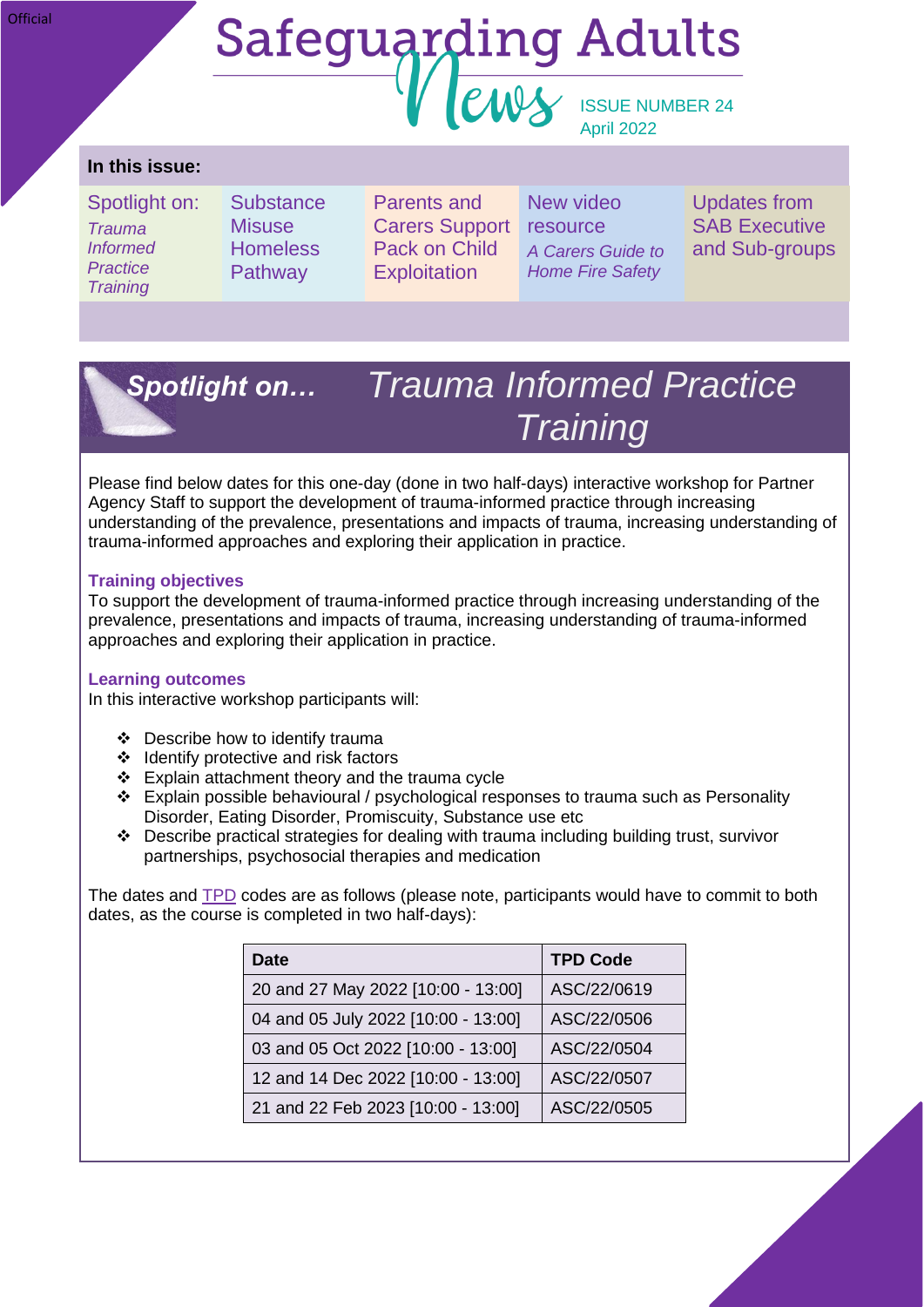## **Substance Misuse Homeless Pathway**

At the beginning of the pandemic the Councils' Housing Department worked tirelessly with SPEAR, the Police, Community Safety, Wandsworth and Richmond Substance Misuse services, Mental Health teams, SWL St George's Mental Health Trust, Public Health and other partners to support homeless clients into hotel accommodation. This has been a hugely successful piece of work and as of February 2022, the numbers were:

Accommodated rough sleepers: Moved rough sleepers from temporary to

• 461 in **Wandsworth**  more settled accommodation: • 222 in

- 159 in Richmond • 620 in total for both boroughs
- **Wandsworth**
- 77 in Richmond
- 299 in total for both boroughs

The Office for Health Improvement for Health and Disparities (OHID) provided funds to develop homelessness pathways for clients with substance misuse issues. While the majority of those who were housed in hotels are being successfully rehoused in various types of accommodation, some more entrenched rough sleepers remain on or have returned to the streets.

The Homeless Pathway has been working with 62

clients with substance misuse needs since May 2021. The team has supported rough sleepers who were temporarily housed in Covid-19 emergency hotels across 5 sites funded by Richmond and Wandsworth, working in partnership with other organisations to create a pathway to long-term accommodation. They work in partnership with SPEAR, working with clients across several Housing First placements, as well as the Covid Hotels. Additionally, they collaborate with supported housing providers such as Metropolitan Thames Valley Housing, and hostel accommodation such as Penny Wade Hostel to find suitable solutions for the needs of each individual. They worked very closely together and helped to find long term accommodation for even the most entrenched rough sleepers.

As well as supporting clients into stable accommodation through addressing their substance misuse needs, successes was also seen in enabling clients to reach complete abstinence and supporting multiple clients in following the 5 Ways To Wellbeing model to improve the stability of their lives in a holistic manner. The team have also given training on substance misuse and the use of Naloxone to accommodation providers and other partners.

#### <http://www.wcdas.com/>

<http://www.rcdas.com/> (Richmond website currently being finalised)

# **•0|||0**0•0•

## **Parents and Carers Support Pack on Child Exploitation**



Public Health are pleased to be bringing to local parents and carers [a support pack](https://www.gettingiton.org.uk/files/ParentsandCarersSupportPack.pdf) for those who are concerned that their child could be, or is, experiencing exploitation.

The pack, developed in

partnership with local parents, exploitation services, children's safeguarding partnerships, public health teams and the Police Borough Command Unit is currently available for parents and workers to download on the local

[www.gettingiton.org.uk](http://www.gettingiton.org.uk/) website.

The pack is primarily for parents whose children have experienced exploitation (or where they are concerned that they may be) either by their peers or by an adult. It is designed to help parents and carers reduce the risk of further exploitation; help understand what is happening if it does; and provides tips, helpful information and guidance to protect and support their child going forwards. It can also be used as a useful reference guidance for professionals and support workers who provide support for parents and carers.

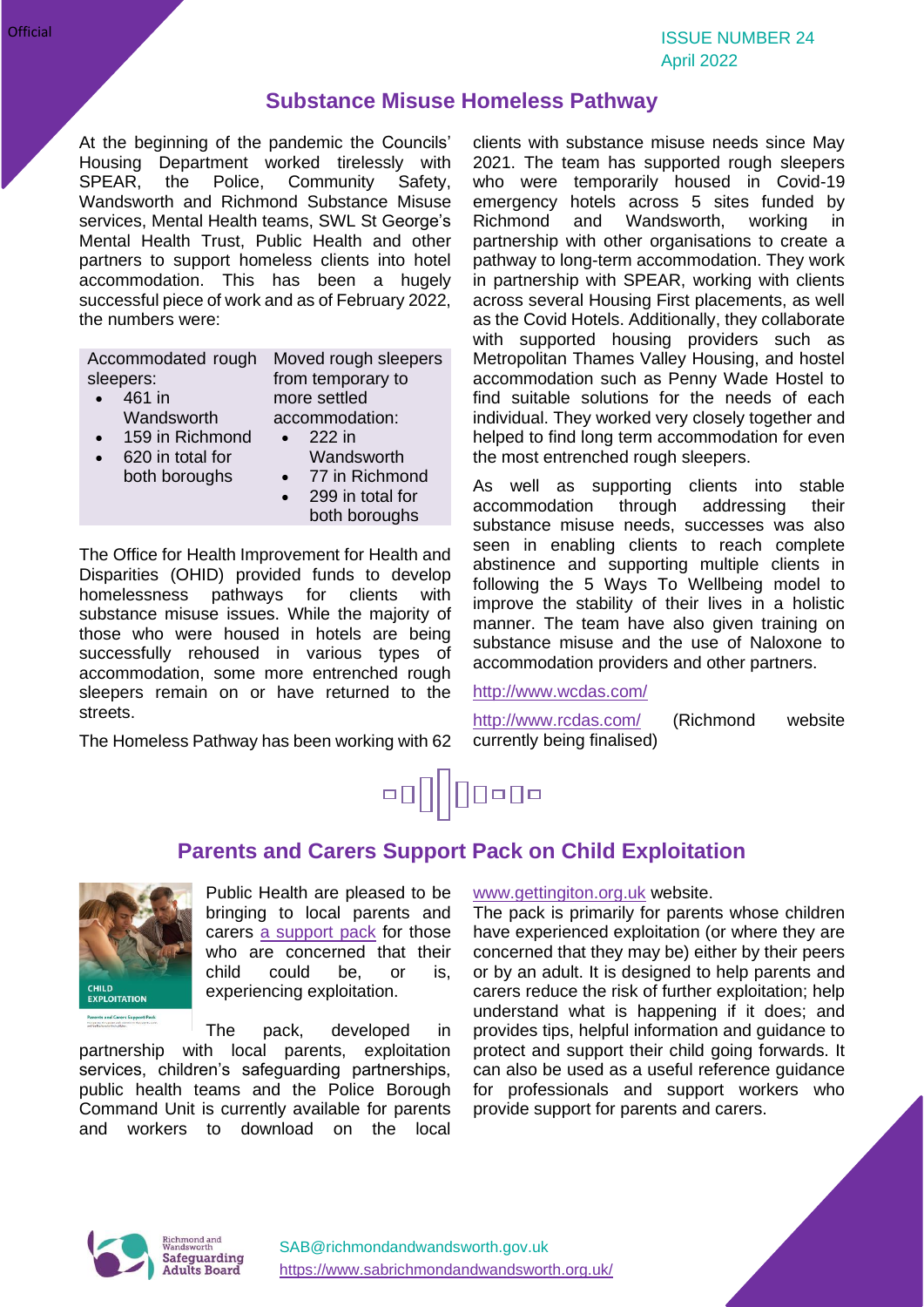# **New video resource – A Carers Guide to Home Fire Safety**

'**A Carers Guide to Home Fire Safety**', the video resource developed by the Care, Health and Safeguarding team, has now launched and is live on the London Fire Brigade website.

The video can be found here:

<https://www.london-fire.gov.uk/safety/carers-and-support-workers/a-carers-guide-to-home-fire-safety/>

The aim of this video is to reduce fire risk and improve outcomes for people in receipt of care. The video will help those who have a caring role to identify fire risks and explain what they can do to reduce them.

#### **What you will learn**

The video will show you:

- How to recognise people who are at risk of having a fire
- Identify key high-risk factors
- Show what actions can reduce these risks
- Describe what to do in the event of a fire

#### **Who is the video for?**

This video can also be a useful resource for:

- Carers (both formal and informal)
- **Clinicians**
- Social or Support Workers
- Occupational or Physiotherapists
- Other relevant professionals
- Anyone providing a caring role in someone's own home

Please note that individuals must complete a short registration form to gain access to the video – they will be asked to choose between a formal and informal carer. If they select the formal option, they will be asked for their details which include job role, employer and the borough/s they work in. Following this, they will be given the choice to opt in for future contact on news about LFB's work in the Care sector.

At the end of the video, there is also a short survey. Please complete this as feedback is a valuable part of LFB's evaluation process and will help them to develop other relevant resources.

### **New on website**



**[Patients-to-patients incidents](https://www.sabrichmondandwandsworth.org.uk/media/2elcxtfl/patient_to_patient_incidents.pdf)** – guidance on safeguarding incidents patient to pa[tient i](http://themobilecity.nl/2011/04/21/website-change-fresh-look-and-new-direction-for-the-mobile-city/)n hospital setting

**Joint Protocols - [medication, falls, pressure ulcers](https://www.sabrichmondandwandsworth.org.uk/media/5isjsofa/joint_protocols_medication_falls_pressure_ulcers_2022.pdf)** – guidance for health and social care staff to identify when a medication error should also trigger a safeguarding alert

**[People in Position of Trust Framework \(PiPoT\)](https://www.sabrichmondandwandsworth.org.uk/media/00cedlbb/people_in_a_position_of_trust_framework.pdf)** – managing allegations against people in a position of trust

**[Principles of engagement](https://www.sabrichmondandwandsworth.org.uk/media/fb3ncth2/principles_of_engagement.pdf)** – a leaflet with tips on communicating and working with peop[le](https://creativecommons.org/licenses/by-nc-sa/3.0/)

## **Participation and Feedback**

Please submit short articles highlighting your or colleague's achievements or publicising planned events. We would also like feedback and suggestions on how we can make sure the newsletter is relevant and helpful. Please participate by emailing us at [sab@richmondandwandsworth.gov.uk](mailto:sab@richmondandwandsworth.gov.uk) with the **subject line 'SAB Newsletter'**.